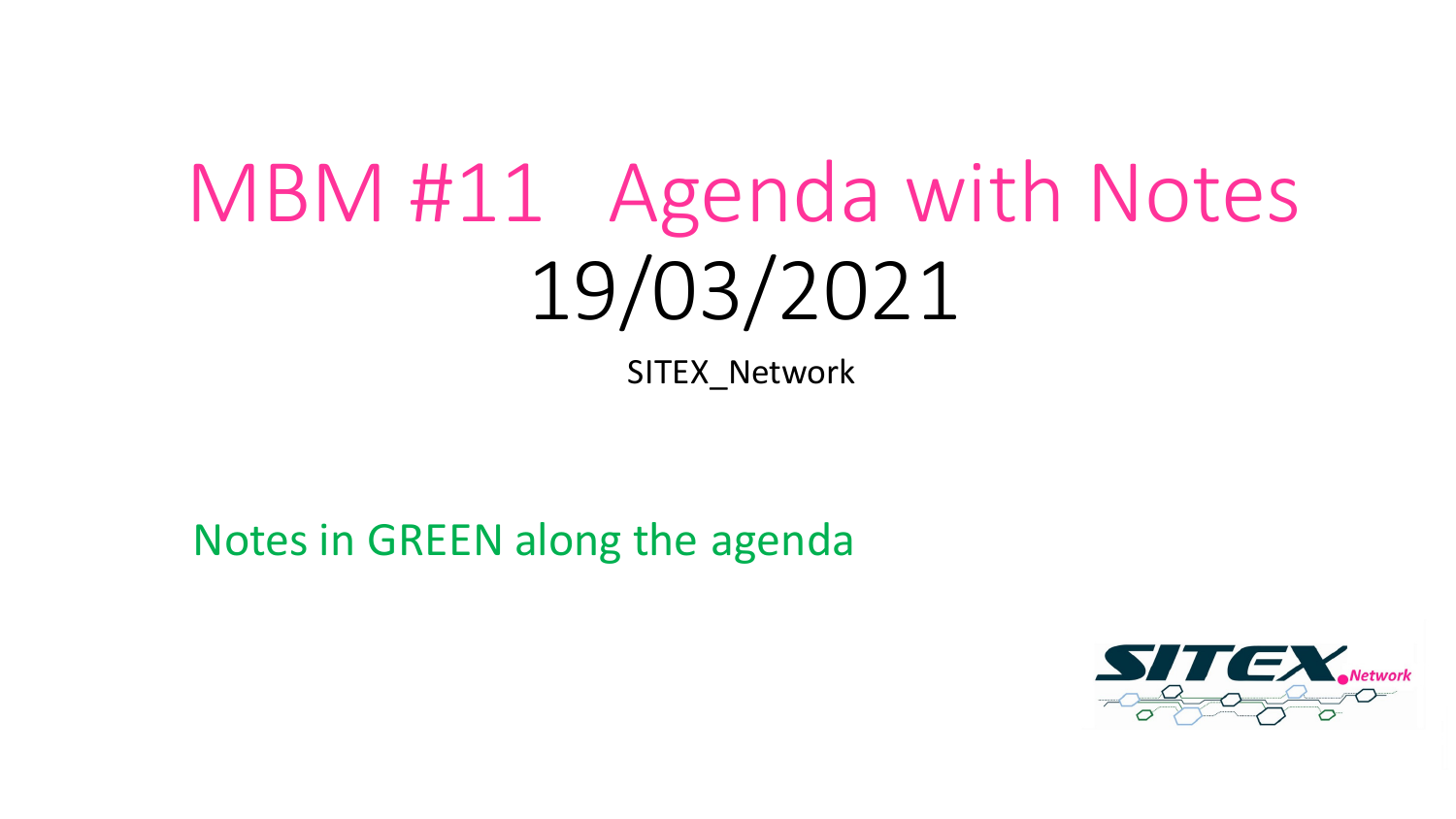**Participants:** Jitka, Wilfried, Valéry, Frederic, Delphine, Johan, Muriel, Nadja, Honorine

#### Agenda duration10:00 – 12:20

#### Not able to join

- 1. Hot topics 2021
	- 1. Technical secretariat Honorine Rey
	- 2. Membership of (single) natural persons
- 2. Organizational issues Delphine
	- SITEX-ETSON articulation
	- New representatives to be elected in 2021, within SITEX (President, bureau…) and for EURAD (bureau, PMO)
	- New members
	- Website

#### 3. Year 2021 calendar

- 1. Reviewing: Benchmarking Frederic
- 2. R&D:
	- 1. DBD development Muriel/Nadja
	- 2. EURAD Valéry
	- 3. SSH SRA development combined with Topical day 2021 Nadja
- 3. Interaction with CS:
	- 1. Online PEP Mutadis (?)
- 4. Training Jitka
- 4. Finances Nadja
- 5. Candidate for organizing next MB meeting

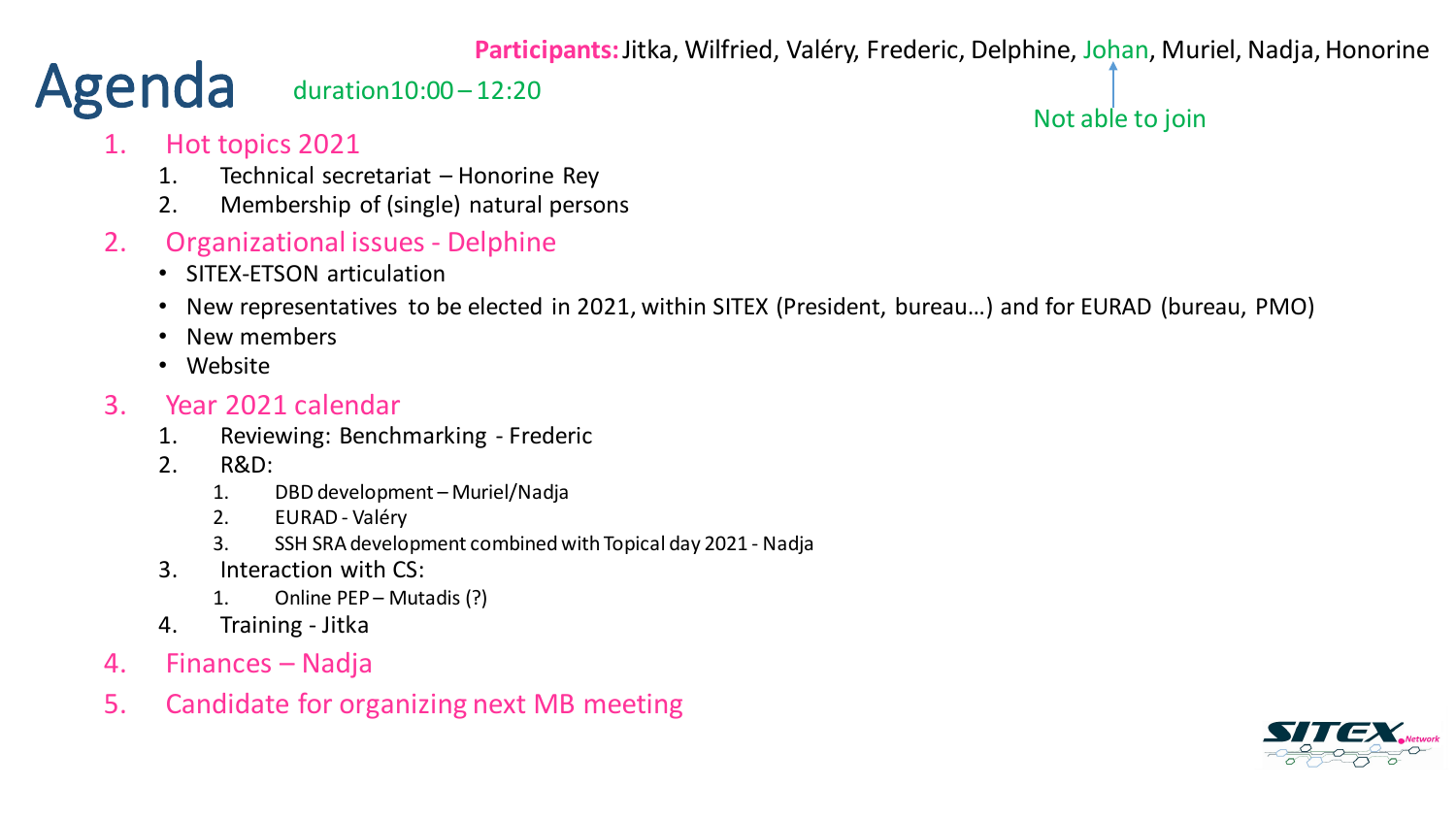## 1 Hot topics 2021

- Technical secretariat
	- Welcome Honorine Rey (Honorine) introduced herself
- Bureau Membership Application of **(single) natural persons**? How to deal with? (all)
- Application from **Gabriele Mraz** as a natural person, Austrian Institute of Ecology. active within NTW ( eg for EURAD as I understand) but also as a consultant, as an individual, for Austrian authorities.

Tasks:

Administration, website, Training social media, communication, distribution, …

*2021*

After discussion, MB prefers membership of Gabriele Mraz as representative of Austrian Institute of Ecology, "*single natural person membership may induce complications".* Wilfried will ask Gabriele by email to apply as representative of AIE

- Acting as CS in EURAD would be in favor of being a CS member also in SITEX
- Acting as CS in structures (NTW, AIE) and not as individuals would mean to be member of SITEX through the structure she belongs to
- EC tender WAC:
	- News ? (Valerie) no news

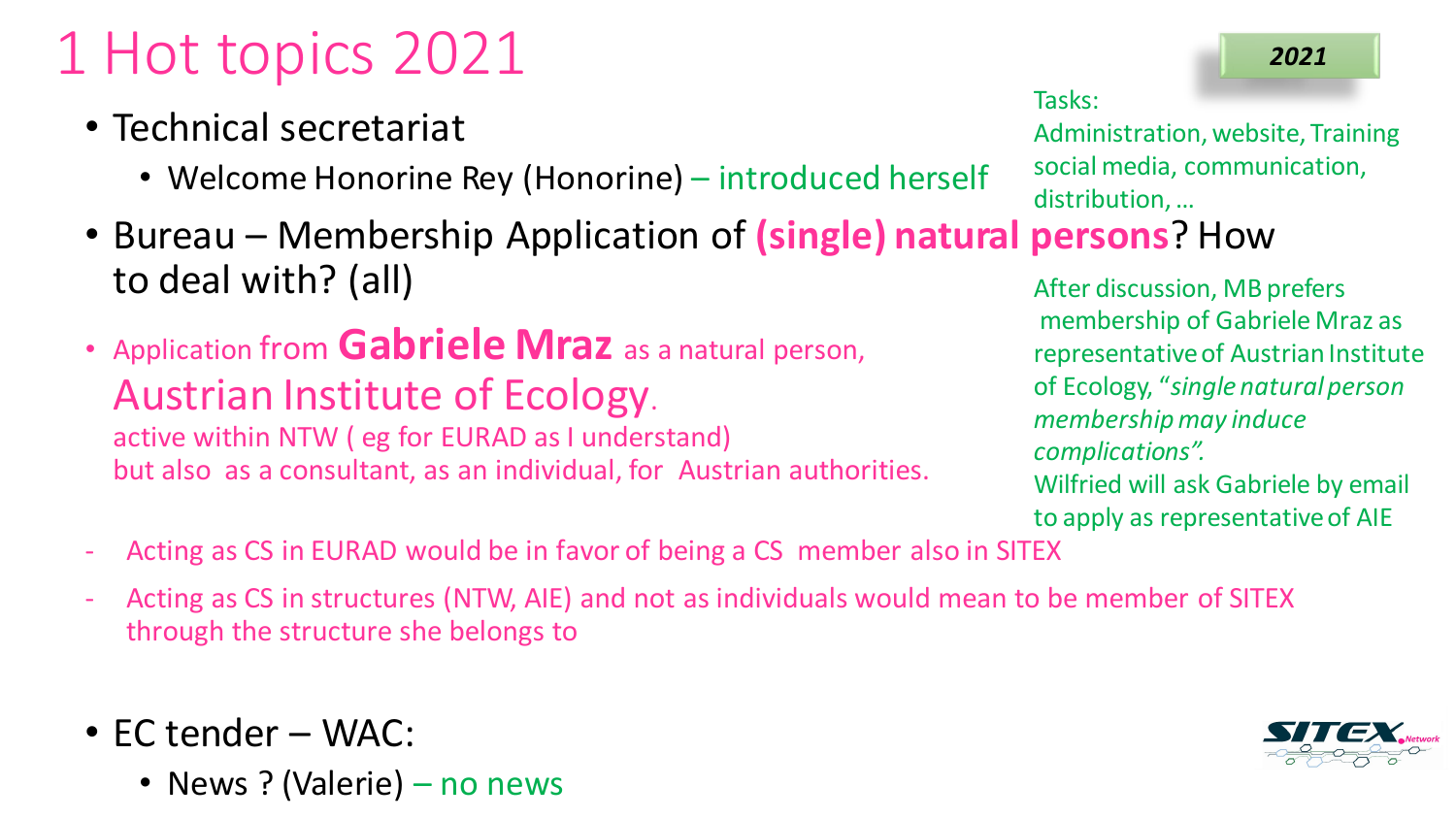### 2 Organizational issues (Delphine)

- SITEX-ETSON articulation
	- **SITEX presentation to ETSON GA end of 2017 of the three colleges in EURAD!**

**During EURAD Annual event 2021**<br>**Intro – Questions by Louise: 3?** 

**SITEX. Network mentioned as one** 

- Not concurrent. SITEX larger with Authorities and CS groups
- Some ETSON members declined the opportunity while others supported SITEX
- ETSON President (DeBoock) supported the idea to re-evaluate within 2-3 years the opportunity to further define the roles of each groups

### • **ETSON Expert Group 14 on waste management and dismantling**

- See objectives ad work plan hereafter
- Separated into 2 EG on each topics in 2020 (EG 9 for dismantling)
- EG on WM is not really alive
	- 5 members also in SITEX : Bel V, IRSN, PSI, SURO, VTT
	- plus 6 (active?): ENEA, GRS, ICN, LEI, SEC-NRS, SSTC-NRS
- But **ETSON can not be without an EG group** (at least from IRSN perspective) as WM is an important issue
- **What relation between both? How to share roles, work?**
	- Requested in January for EG14 work plan update  $\rightarrow$  postponed
	- Relaunched with recent call for offer and needs for consortium of partners

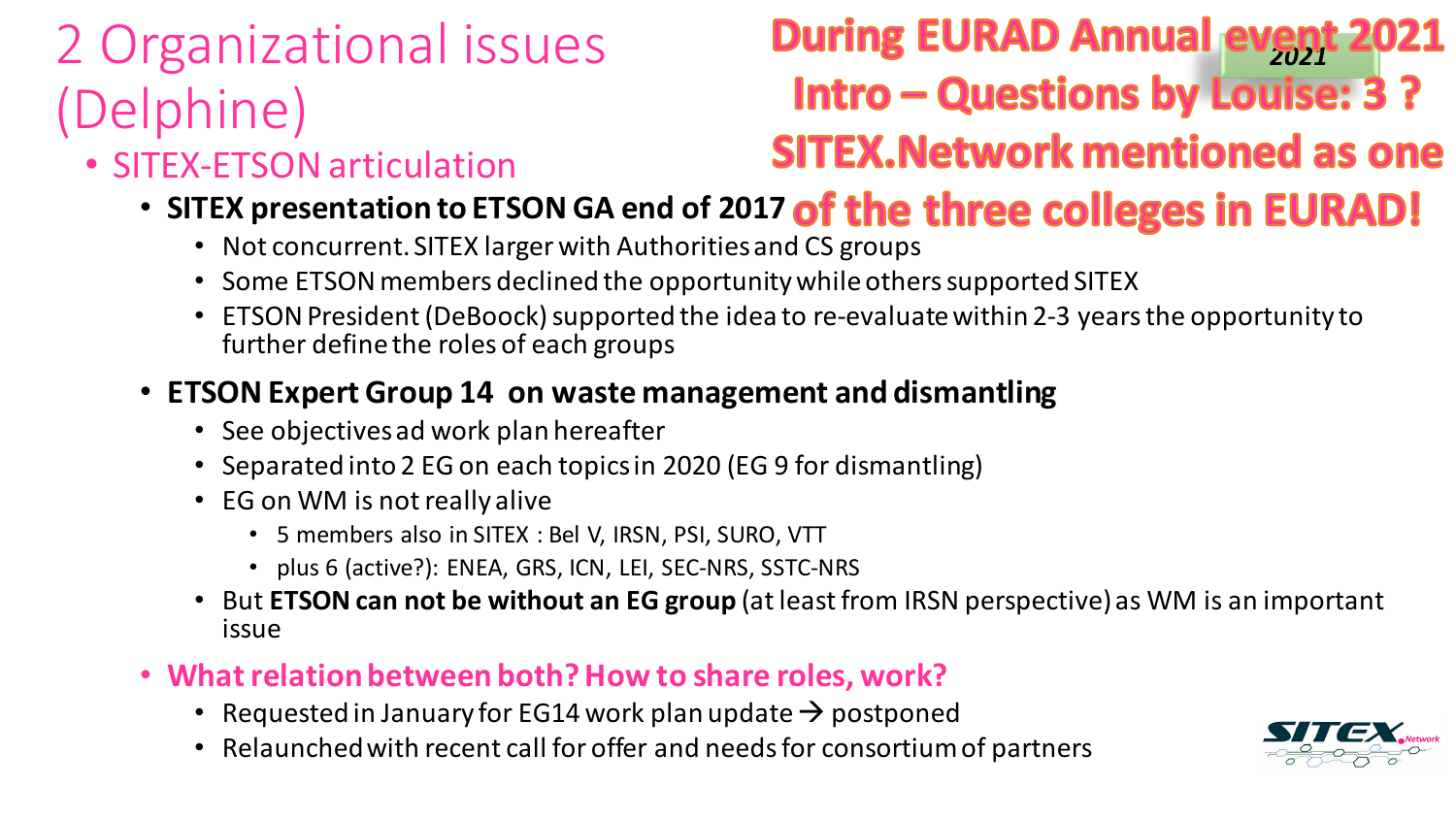### ETSON (1/4)

- The objectives of the Technical board for reactor safety assessment (TBRS) are to:
	- Enhance and harmonize safety approaches and practices in Europe;
	- Identify and discuss common safety issues that may challenge regulatory reviews associated with nuclear installations in Europe and, if possible, recommend common approaches for resolution;
	- Develop guidance for safety assessments;
	- Assess the implication of R&D results on safety approaches and practices.
- Experts Groups (Egs) aim to share knowledge and experience among the members and potential stakeholders to facilitate efficient, robust and thorough safety assessments, encourage enhanced nuclear safety and facilitate international cooperation in the field of safety assessment throughout Europe

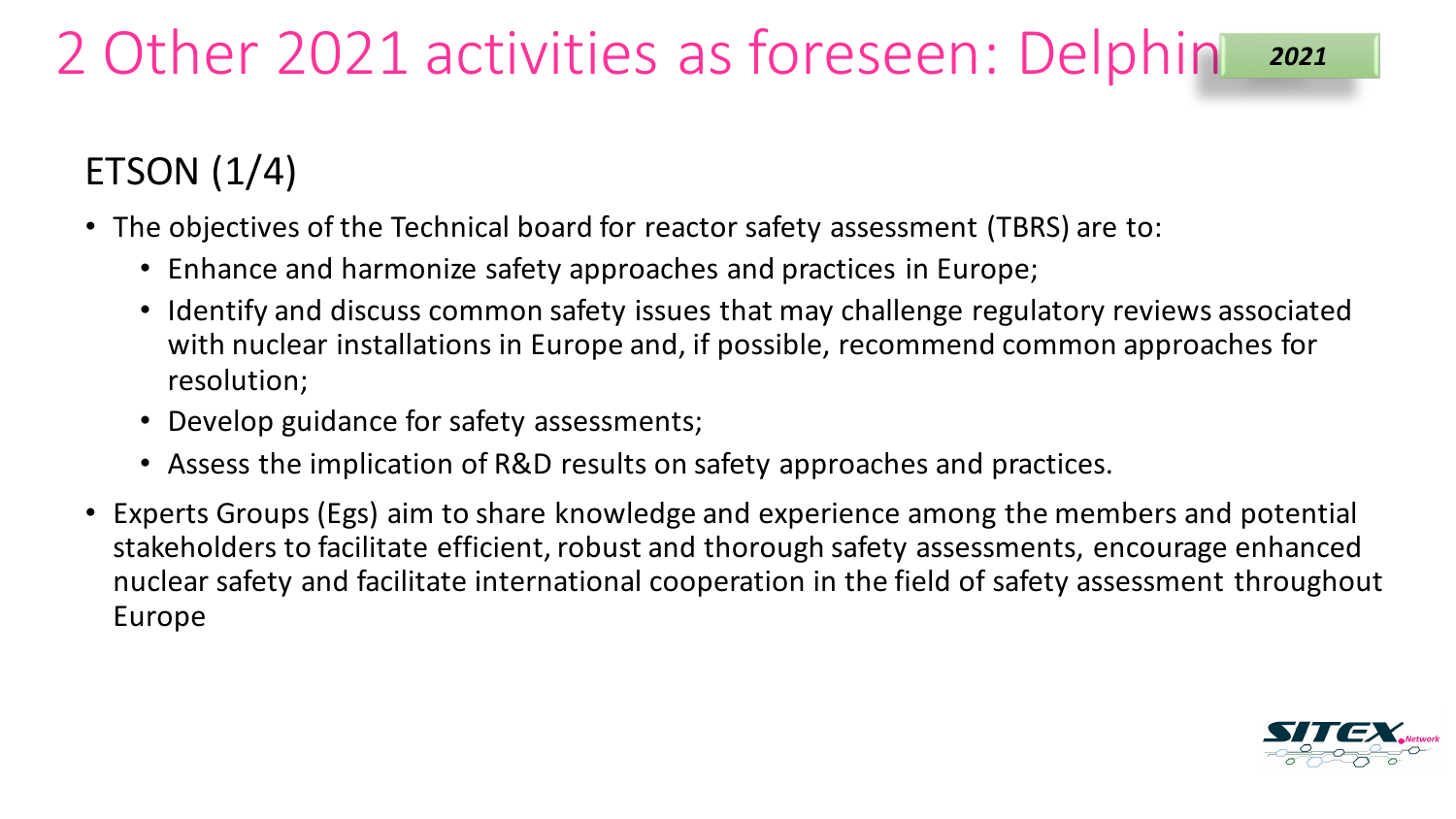### ETSON (2/4)

- Each EGs are expected to address the following outcomes when defining their work plan for the 2-3 coming years:
	- Generation and sharing of information that TSOs may use to enhance their safety assessment framework;
	- Description of the safety assessment challenges and discussion on paths forward;
	- Needs of R&D for enhancing safety;
	- Suggestions for revisions of IAEA documents;
	- Suggestions for high level issues to be raised to international codes and standards organizations for dispositioning.
- Diverse formats of publications may be envisaged:
	- Technical safety assessment guides (TSAG); TSAG provide recommendation to expertise bodies on reviewing and<br>assessing specific safety issues raised in nuclear activities. The goal of these TSAG is to set down the harmoni principles applied in ETSON organizations to ensure that, whatever the technical analysis could be, safety assessments are performed by each ETSON member according to the same lines and can therefore be used with the same confidence by the people concerned;
	- TSO papers so called "Position Paper of the Technical Safety Organisations"; TSO papers are used to formalize<br>common positions on nuclear safety (for instance on in-vessel corium retention or on sump clogging issues). TS papers may be addressed to other organizations as WENRA, IAEA...;
	- Technical reports on specific technical issues (comparison of requirements among ETSON members; comparison of methodologies or practices...);
	- Publications for workshop…

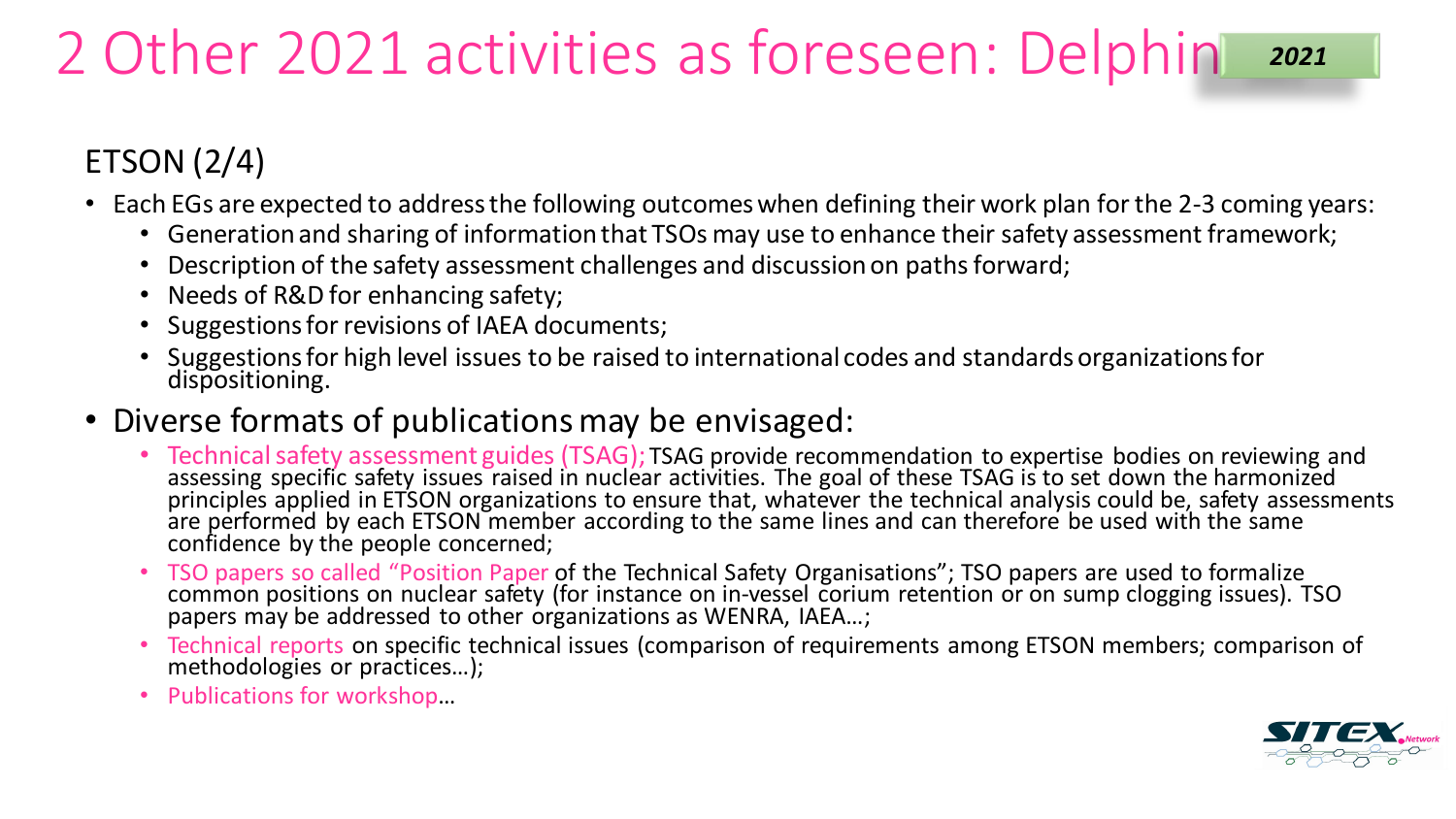### ETSON (3/4)

- **EG 14 WM Work program 2019-21** was agreed to discuss about sustainable waste management processes prior disposal, to<br>elaborate a common position on decommissioning strategies and to prepare elements for technical guidance safety of underground disposal facilities.
- In 2016, the workshop on sustainable waste management processes, after producing a good output, identified areas where further exchange and possibly common positions could be valuable.
- ETSON also developed a first position on entombment, even if this was not an option as part of a planned strategy but could be an option in the after math of an accident. *Not formally approved*
- Technical guidance on the operational safety of underground facilities is not pursued further as the EU SITEX project was addressing this topic and it is still under consideration in the SITEX network which has representation from most ETSON members.
- Recently, it was decided, after consulting the WATEC standing IAEA committee, to formulate views on selected topics to give an insight in the technical assessment and review of safety of waste management activities.
- Before any deliverable, the first task was to establish and maintain straightforward repository of information, knowledge and opinions and to arrange group meetings. Then, all the documentation associated with the work of the group will be collected. The following web structure repository will be implemented:
	- Standards/ Regulatory requirements/ Expectations
	- Safety arguments and evidence
	- Past and on-going research and development
	- International Dimensions- JC/EU directive/Artemis/ WATEC/ WASSC etc…
	- Strategic Issues
- Finally, a report will consolidate positions on Entombment (1<sup>st</sup> and 2<sup>nd</sup> quarter 2020), review the situation on sustainable waste<br>practices (1<sup>st</sup> quarter 2020) and develop common positions on issues identified by WAT

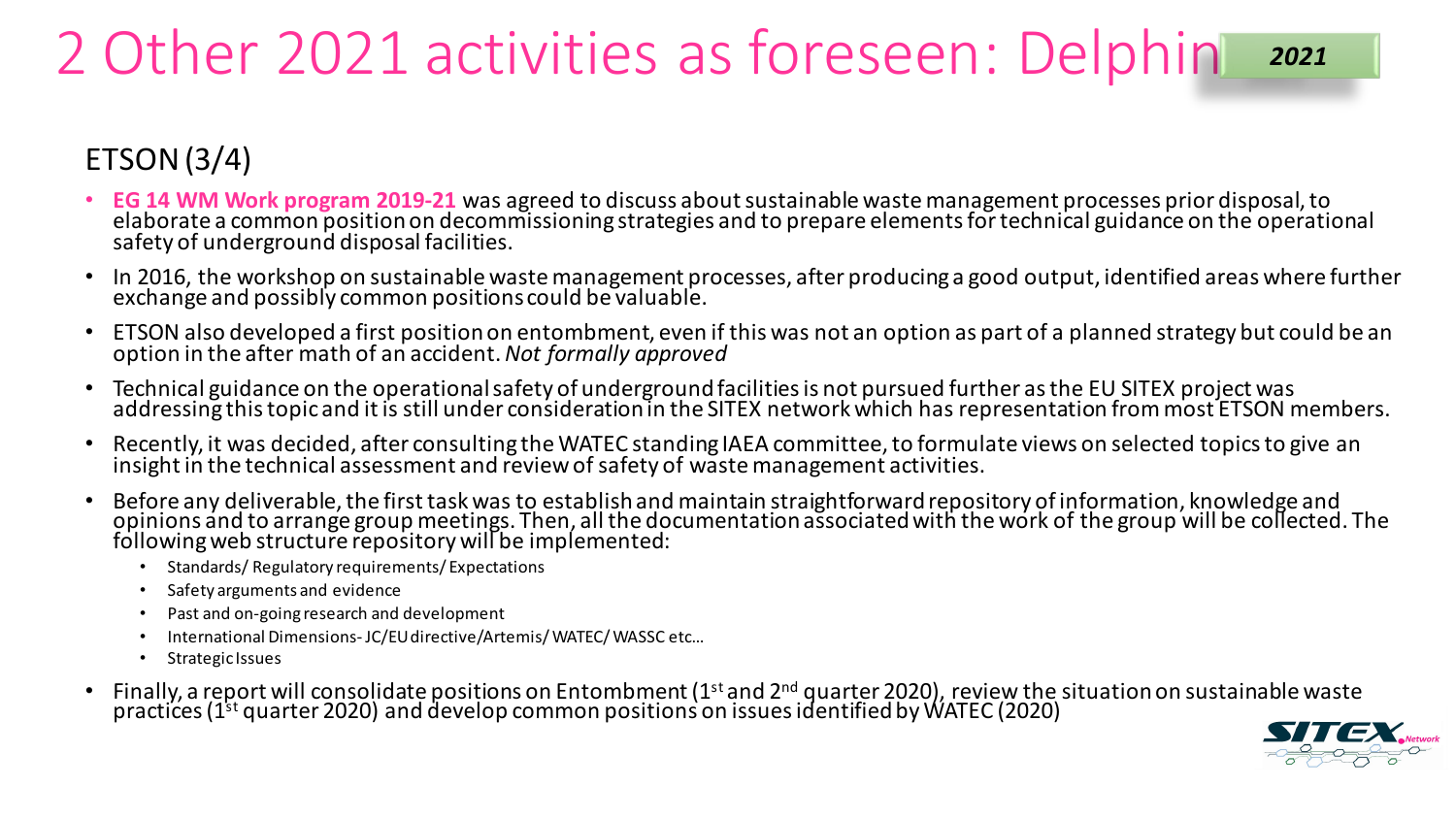ETSON (4/4) - What kind of ETSON-SITEX relationships proposed by SITEX

#### **SITEX**

- Reviewing State-of the art based on biblio review and workshops
- R&D programming
- Training
- Interaction with civil society
- $\bullet$  S
- $\bullet$  S
- S
- $\bullet$  S

#### **ETSON**

• Position paper accounting for SITEX inputs

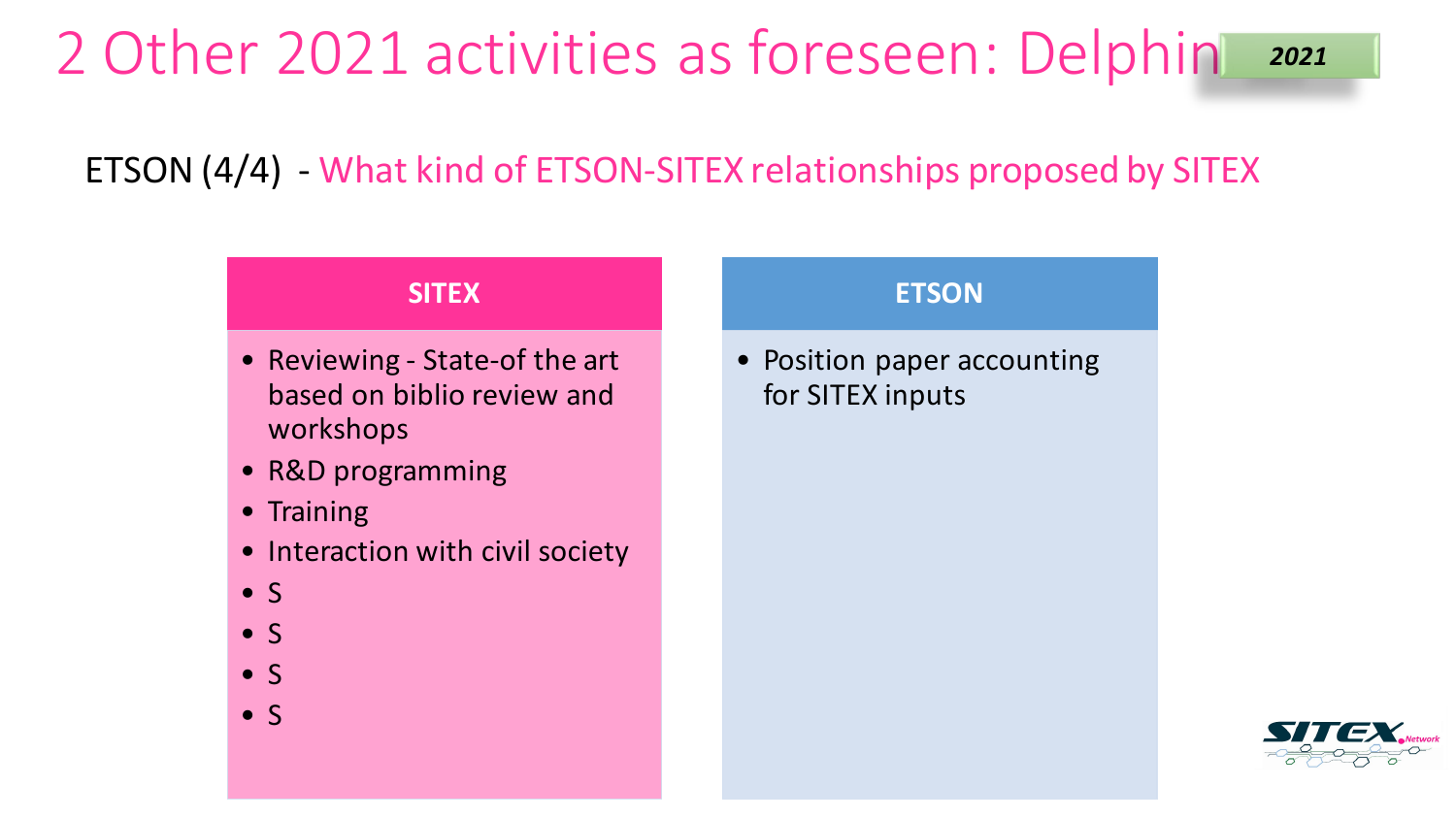|      | Group Leade o<br>Co-leader X X 1<br><b>Updater</b><br>ŭ |                |                |                              |                                 |    |
|------|---------------------------------------------------------|----------------|----------------|------------------------------|---------------------------------|----|
| No.¤ | <b>Titlex</b>                                           | <b>TSON</b>    | <b>Namex</b>   | <b>Emailt</b>                | Phone¤                          | Й  |
| 14¤  | Waste-management¤                                       | <b>JACOBS¤</b> | д              | ¤                            | ¤                               | Þ  |
| ¤    | ¤                                                       | Bel-V¤         | C. Mommaert¤   | chantal.mommaert@belv.be¤    | +32(0)2-528-03-52¤              | Þ  |
| ¤    | ¤                                                       | CVREZ¤         | J.-Miksova¤    | Jitka.Miksova@cvrez.czn      | +420-26617-2254¤                | Ι¤ |
| ¤    | ¤                                                       | ENEA¤          | A.-Rizzo¤      | antonietta.rizzo@enea.it¤    | ¤                               | Þ  |
| ¤    | ¤                                                       | <b>GRS¤</b>    | H.-Thielen¤    | Harald.Thielen@grs.de¤       | +492212068772¤                  | Þ  |
| ¤    |                                                         | ICN¤           | C.-Bucur¤      | crina.bucur@nuclear.ro¤      | +40-741464552¤                  | Þ  |
| ¤    |                                                         | IRSN¤          | D. Pellegrini¤ | delphine.pellegrini@irsn.fr¤ | +33-1-58-35-74-53¤              | Þ  |
| ¤    | NO LEADER                                               | JSI¤           | -¤             | -¤                           | -¤                              | Þ  |
| ¤    |                                                         | LEI¤           | E. Babilas¤    | egidijus.babilas@lei.ltx     | +370-37-401914¤                 | Þ  |
| ¤    |                                                         | MTA-EK¤        | p,             | ¤                            | ¤                               | Þ  |
| ¤    | t                                                       | NRA¤           | ¤              | ¤                            | ¤                               | Þ  |
| ¤    | ŗ                                                       | PSI¤           | S. Churakov¤   | sergey.churakov@psi.ch¤      | ¤                               |    |
| ø    | ¤                                                       | SEC-NRS¤       | O. Ushanova ¤  | ushanova@secnrs.ru→ ¤        | +7-499-264-05-39, ext.-<br>748¤ | 1¤ |
| ¤    | ¤                                                       | SSTC-NRS¤      | S. Kondratiev¶ | sn kondratyev@sstc.com.ua'll | +38°044°452-19-48¶              | Þ  |
|      |                                                         |                | O.Tokarevskiv¤ | ov tokarevsky@sstc.com.ua x  | +38°044°422-49-67¤              |    |
| ¤    | ¤                                                       | VTT¤           | M.-Olin¤       | markus.olin@vtt.fi¤          | +358400477244¤                  | Þ  |
| ¤    | ¤                                                       | VUJE¤          | ¤              | ¤                            | ¤                               | Þ  |
|      |                                                         |                |                |                              |                                 |    |

After long discussion on the SITEX.Network – ETSON relationship and possibility for cooperation/support, and taking into account that :

- there should not be a competition among both in EU, calls for example
- ETSON EG on RWM is not that active at the moment
- a new ETSON EG on decommissioning was/will be formed
- -several names occur on the SITEX.Network as well as on the ETSON Experts-Group list for waste management
- most member institutes look at the ETSON membership as being very important …

Delphine will draft a note on current situation and possibility for future cooperation. ETSON may support SITEX.Network using EUROSAFE conference as a platform for dissemination, also to a wider audience in eastern Europe, whereas ETSON's focus on specific topicsin the area of waste management, decommissioning and disposal might be supported by SITEX.Netowrk contributions.

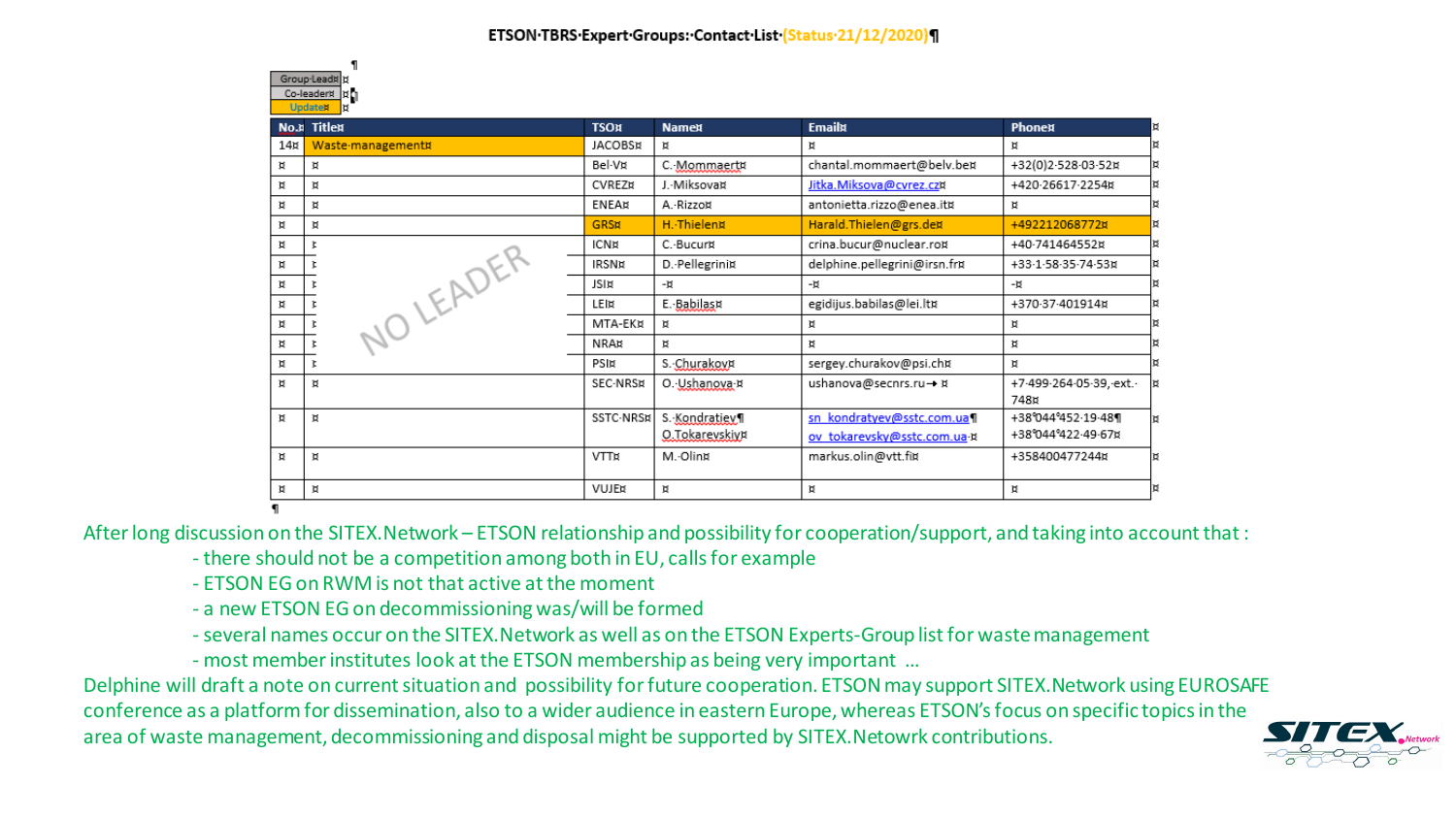#### 2 Organizational issues – Delphine/Wilfried *2021*

- **New representatives** to be elected in 2021, within SITEX (President, bureau...) and for EURAD (bureau, PMO) - Wilfried will send a reminder to all members, asking for volunteers for the positions to be voted on at next GA
- Any new member BASE (Marek Pekela)?
- SSTC NRS new contact points responsible for international cooperation (Oleksii Tokarevsky left)
	- Oleksandr Pecherytsia (av\_pecherytsa@sstc.ua) and
	- Yuliia Yesipenko (jv\_yesipenko@sstc.ua) They are responsible for making the decision on a new member(s) of these working groups who will replace me.
- Website protected area ok ? Honorine will have a look, too

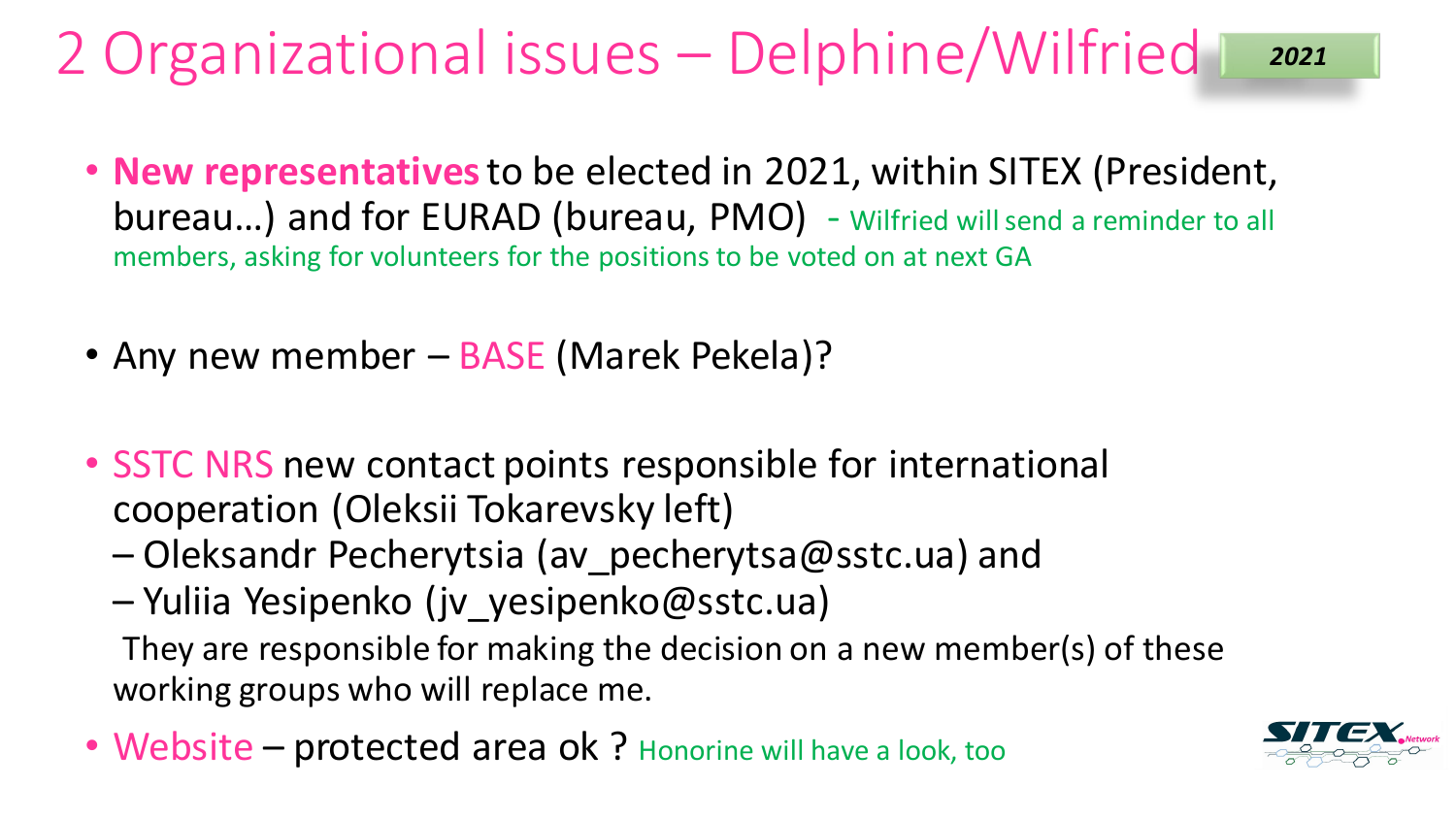## 3.1 Activities - Reviewing

### a) **Benchmark** [Frederic]

- Next meeting: April 12-13 : present the updates and review of partners: 2 groups – CS and Regulators – discussion on position (material distributed 4 March by Honorine)
- Frederic sent an abstract to "International Conference on Radioactive Waste Management: Solutions for a Sustainable Future - Theme 5. Socio-Economic Aspects of Radioactive Waste Management Programme" 1–5 November 2021, Vienna, Austria: Title: SITEX Benchmark on Safety Case Reviewing Approaches – Thank you Frederic!

b) **Future review activities – to be discussed later in the year**

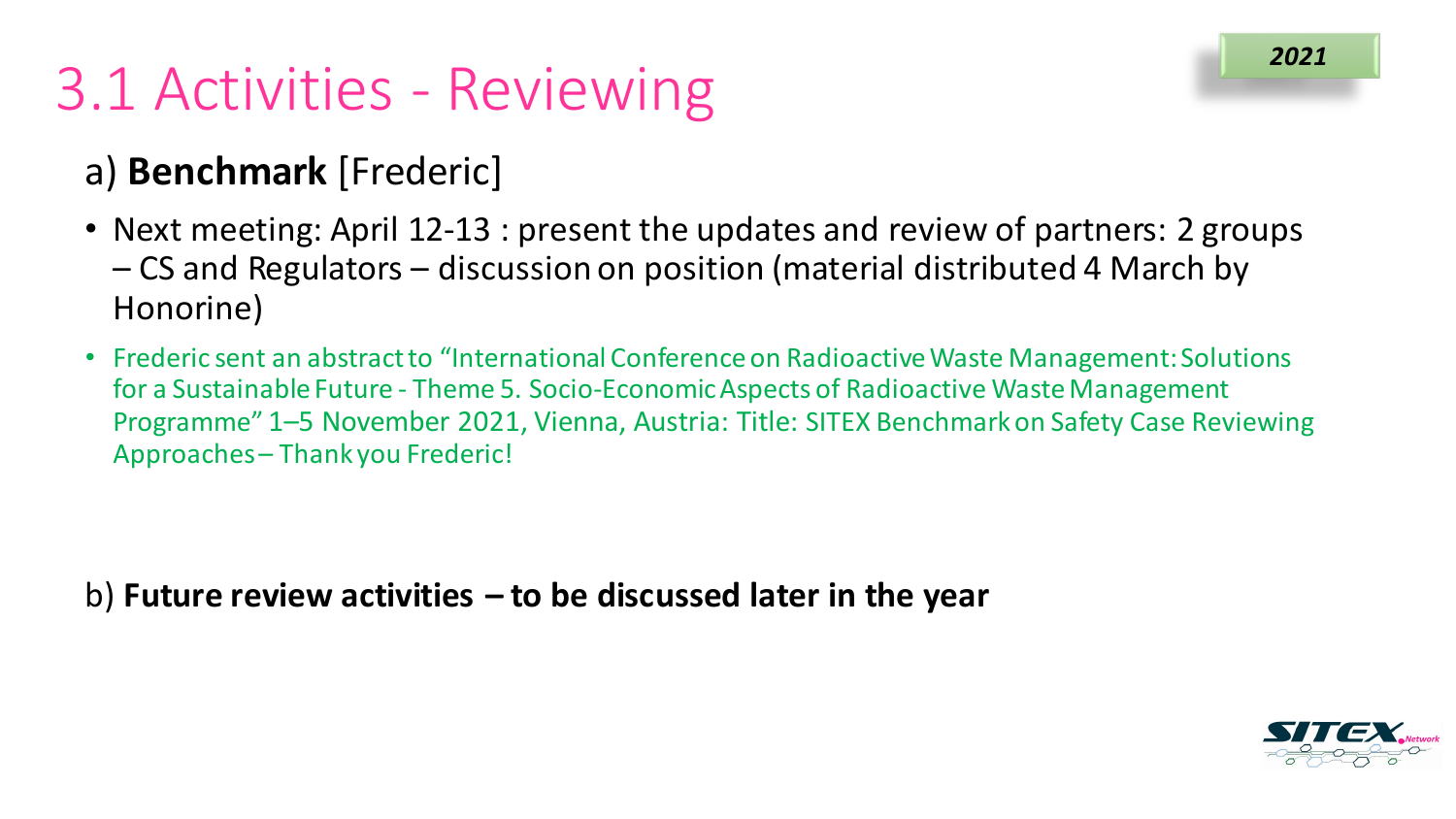### 3.2 Activities - R&D

- **a) Synthesis on boreholes** [Muriel, Nadja]
	- a) "state of the art" report finalize : Target: 15 March (?) -delayed
	- b) Submission of abstract for EGU21 conference: Deep Borehole Repository of HLW and SF - State of knowledge by SITEX. Network  $\rightarrow$  article accepted for on-line event 19–30 April 2021:
		- Paper will present state of the art report, plus position on safety issues if possible
		- Meeting to discuss the safety issues and safety demonstration, uncertainties end of March
- **b) EURAD second wave** [Valéry]
	- Submitted to EC, if "yes" activities will start in June 2021
- **c) EURAD lunch-and-learn sessions** [Delphine] Delphine can do it decision later
	- Lunch time, 13-14:00, once a month (30th each month)
	- IGD-TP, Euradscience, ERDO  $\rightarrow$  SITEX in June : OK  $\rightarrow$  to provide info on SITEX and activities, to be discussed what would be the presentation
	- Communication within SITEX on each of these events: send the information to the SITEX members (info on EURAD webpage)



*2021*

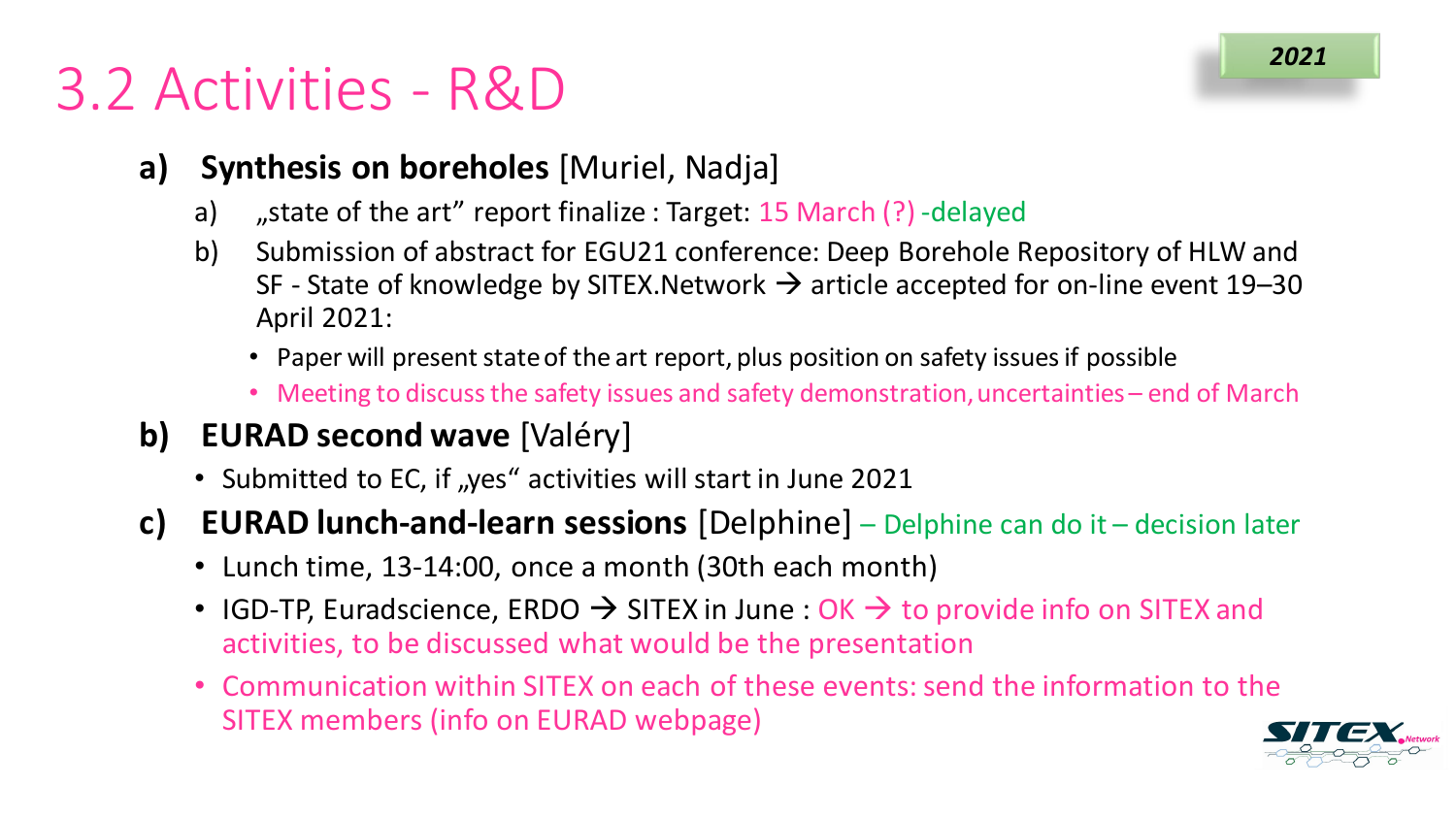### 3.2 Activities - R&D cont.

#### **c) Development of SITEX SRA on social and citizen sciences in RWM** [Nadja]

- More details about the SRA will be further developed by Sylvain, and reviewed by Gilles and Nadja  $\rightarrow$  middle of February,
- Preparatory meeting with some SITEX members (Delphine, Valéry, Johan, Gilles, Sylvain, Frédéric, Honorine, Nadja) **will doodle (beginning of March**)
- *Topical day with SITEX members, on Friday, April 16th, 2021: "Intergenerational multi- stakeholder follow up of the safety case":*
	- *3 small topical workshops: intergenerational governance (Valéry), conditions for closure (Delphine) and safety culture (Frédéric). One expert to begin, then a member of the CS (Colin? Jan? Gabriele?), and third a social scientist (Sylvain,...).*
	- *1h30 for each topic, with subgroups 2 half days?*
- Is this SRA part of SITEX SRA? Could be an extension for now, and as part of SITEX SRA in the future.

#### **SITEX.Network's Social Science and Citizen Science Strategic Research Agenda (SRA) on Radioactive Waste Management (RWM)**

#### **Friday, April 16th – 9:30 to 18:00**

- Announcement to be changed on the webpage to "Workshop" (not "topical Day")–done 19/03/21

- Delphine will sign contracts with Honorine and Sylvain related to the WS

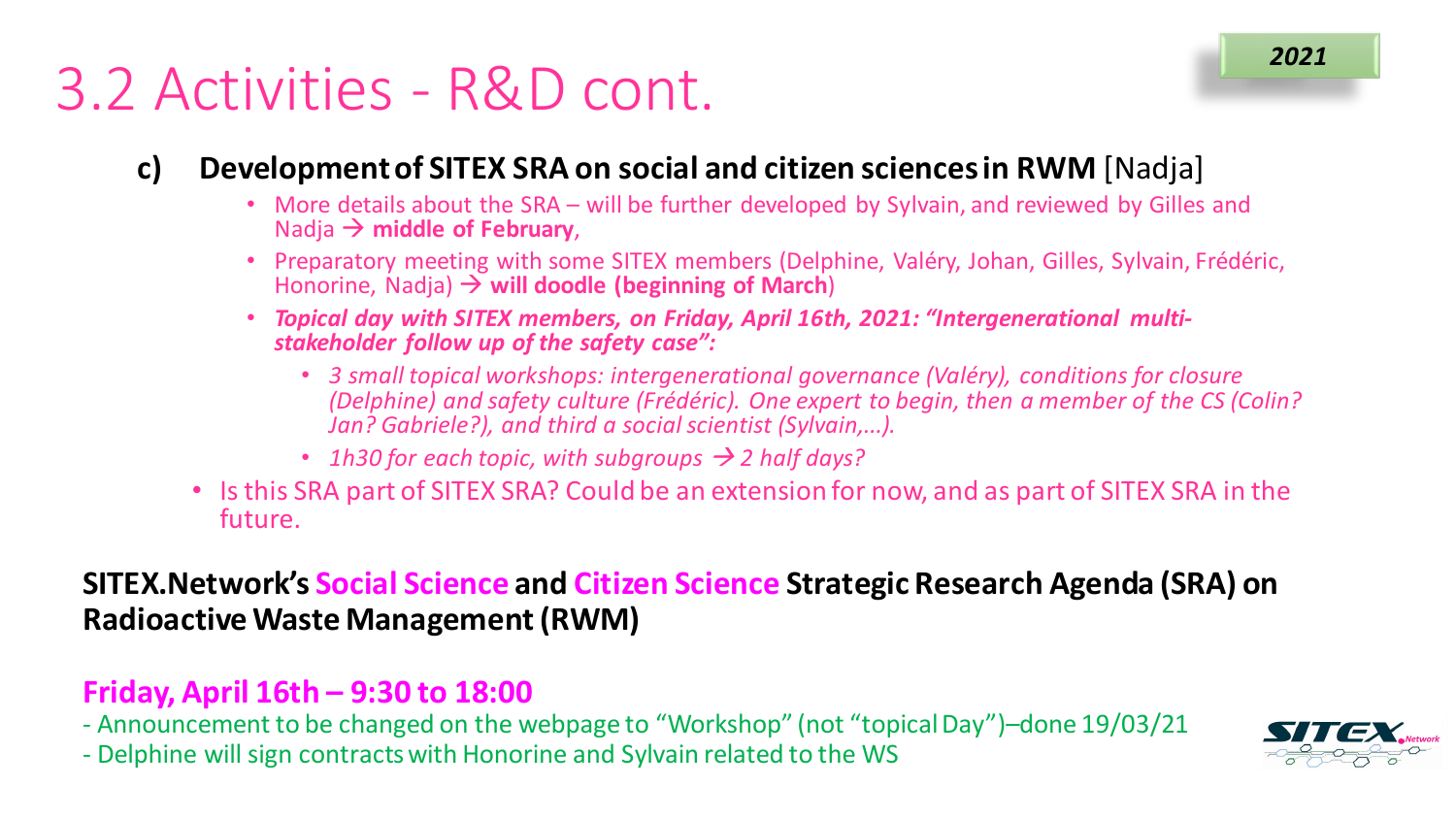## 3.3 Interaction CS – skipped, next meeting

#### **a) Online PEP Topical Sessions [**Mutadis' proposal sent on dec 04**]**

- The project is to organize in the first half of 2021, three Topical PEP online **sessions offered to SITEX.Network participants.** The idea is to offer free participation half-day sessions, taking advantage of the successful experience of the SITEX.Network Topical<br>Session on Boreholes.
- Each session will be dedicated to a specific angle, such as, for instance, uncertainty management, or intergenerational decision<br>making, etc. The selection of the key topics will be prepared and proposed to the board of th play
- Development of a set of potential topics on the basis of the PEP material (M0+1)
- selection of 3 topics by the SITEX.Network MB (M0+1)
- Development of ad-hoc scenarios for each topical session (M0+2)
- Announcement of the program of topical scenarios (M0+2)
- Topical session 1 (M0+3)
- Topical session 2 (M0+4)
- Topical session 3 (M0+5)

External staff methodological and logistical support from Mutadis – contract (10 days) – 9500 euros

**To think about combining with previous activity – SRA development**

Who would be the target audience – SITEX members, perhaps some other in agreement with MB

Proposition of timing: - perhaps to shift if not in **support to SRA**

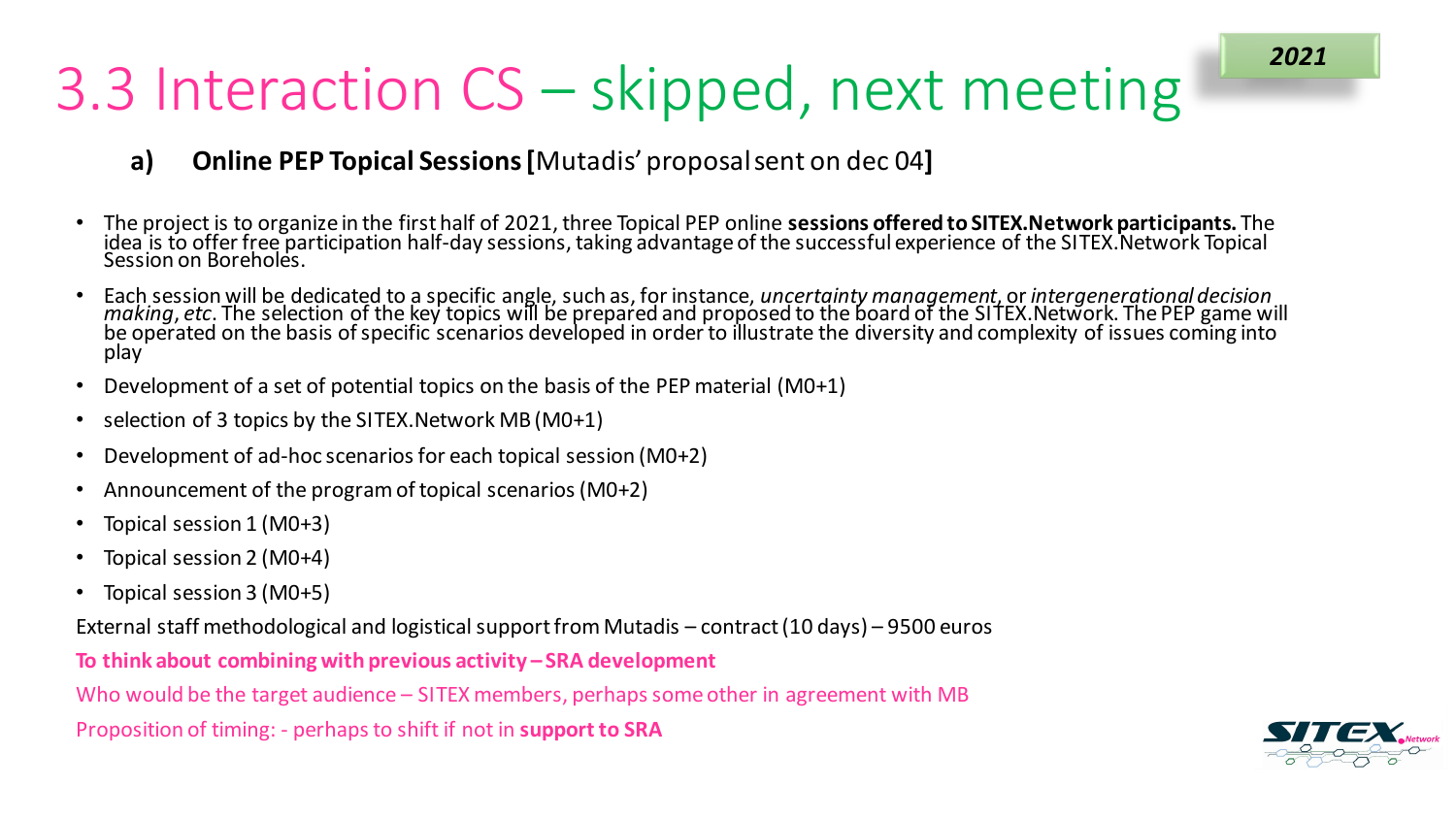## 3.4 Training- Jitka

- ENSTTI may disappear and resources put in IRSN: ENSTTI was closed end of 2020.
- Module 1 to be organized on-line:
	- How long the module would last
	- How the content from Module 1 would be organized to on-line event
	- How often the lessons should be  $\rightarrow$  every afternoon 3 h
	- Exercises or group work  $\rightarrow$  Zoom small rooms for the exercises
- The fees:
	- How much would be fee if at all
	- Can EURAD provide some coverage for training?
- EURAD website can also publish the announcement for the Module 1.
- Video recording of the presentations: we could use them for our purpose. People can see presentation when they wish. And the discussion and exercises can be organized later. Maybe a short video just as advertising.
- **Jitka prepares the approach for next MB meeting, also with discussions with presenters.**

**-Jitka contacted 2 companies related to online training, experienced that support is quite expensive, even in Czech Republic (300 Euro for scan of single equipment, which might be used as a multidimensional virtual reality visit of a laboratory, replacing real visits during training courses.** 

- **-Concept of two blocks of online training instead of one week seems to be more appropriate for online training.**
- **-Administration and arrangements of courses has to be develop new without support from ENSTTI.**
- **-Contact with Honorine to check for additional options for online training courses; a lot are offered in the internet.**

**-Frederik will create a video for as an example for am online training lesson with PowerPoint to test PowerPoint capabilitiesto be used for online training courses.** 

**- Another option might be Zoom, …** 

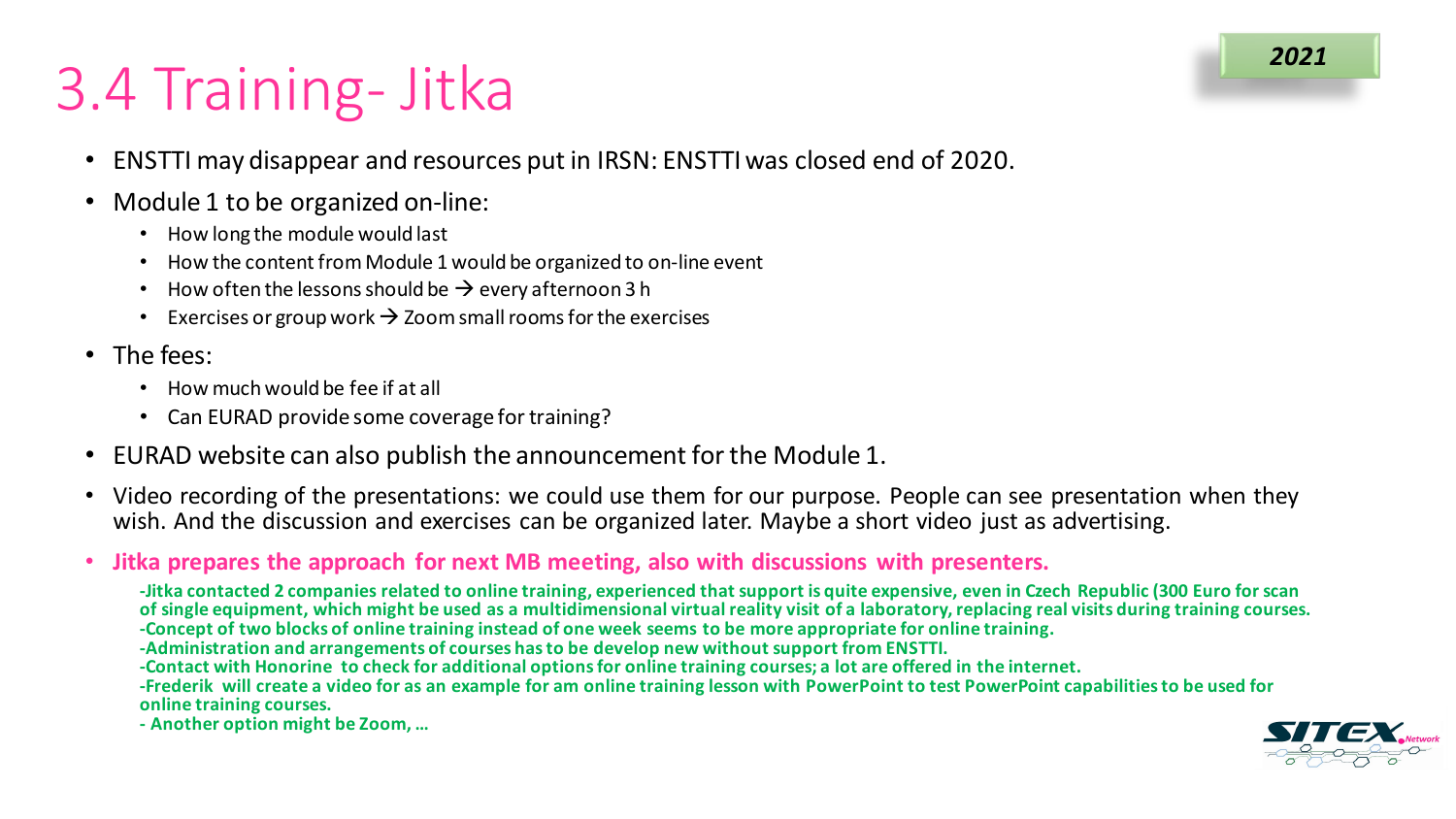### 4 Finances – OK, double payments of PSI fee clarified

| 2021 |  |
|------|--|
|      |  |

| <b>Planned Expenses 2021</b>              |           |            |
|-------------------------------------------|-----------|------------|
| <b>Statutary</b>                          |           |            |
| costs                                     |           |            |
| 5rd GA (without travel expences) estimate |           | 1.000,00€  |
|                                           | Sub-Total | 1.000,00€  |
| <b>Recurrent yearly costs</b>             |           |            |
| 1. Functioning                            |           |            |
| web maintainance                          |           | 600,00€    |
| Master card - fee                         |           | 140,00€    |
| bank costs (4,40 €/month)                 |           | 60,00€     |
|                                           | Sub-Total | 800,00€    |
| 2. Activities                             |           |            |
| benchmarking meeting travel               |           | 5.600,00€  |
| benchmarking                              |           | 8.000,00€  |
| benchmarking other costs (catering)       |           | 1.500,00€  |
|                                           | Sub-Total | 15.100,00€ |
| <b>PEP</b> sessions                       |           | 9.500,00€  |
| training                                  |           | 5.000,00€  |
| social science SRA                        |           | 7.000,00€  |
| topical day                               |           | 3.500,00€  |
| Technical secretariat                     |           | 12.000,00€ |
| Bureau                                    |           | 5.000,00€  |
|                                           | Sub-Total | 42.000,00€ |
|                                           |           |            |

| Plan         |
|--------------|
|              |
| 44.110,58€   |
| 34.500,00€   |
|              |
| 78.610,58€   |
| -58.900,00 € |
|              |
| 19.710,58€   |
|              |



**TOTAL expected expences 2021 58.900,00 €**